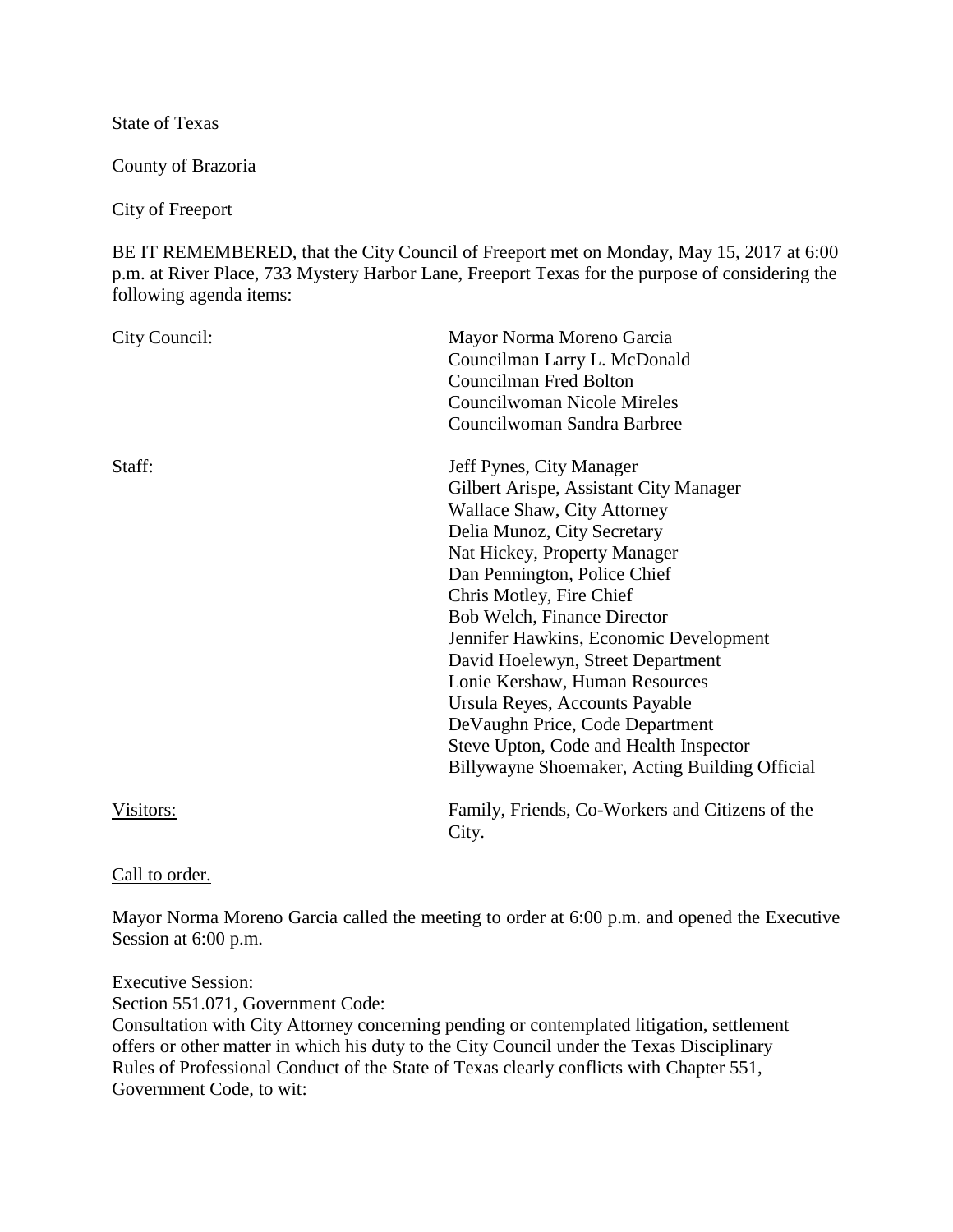• Discuss and review Section 3.02 Qualifications of the Charter Review with Mayor, City Council and City Attorney.

Mayor Norma Moreno Garcia closed the Executive Session at 6:06 p.m. and opened the Formal Session.

#### Invocation.

Pastor Brenda George of New Birth Church offered the invocation.

### Pledge of Allegiance.

Mayor Norma Moreno Garcia led the Pledge of Allegiance.

#### Attending citizens and their business.

Members of the public are allowed to address the City Council at this time. Note, specific factual information or a recitation of existing policy may be furnished in response to an inquiry made, but any deliberation, discussion, or decision with respect to any subject about which the inquiry was made shall be limited to a proposal to place such subject on the agenda for a subsequent meeting for which notice is provided in compliance with the Texas Open Meetings Act unless said notice appears herein. The public is reminded that there is a (4) minute time limit as approved by City Council on June 21, 2010.

Melanie Oldham complained about her Open Records Request.

Manny Rollerson asked who was paying for the meet & greet reception.

Bobby Jo Casale asked Mayor Norma Garcia if she had received a list of issues that were given to the City Secretary for review.

Ruben Renobato spoke about the Charter Review and seeking advice through the Texas Attorney General office.

### Consideration of approving April 24, 2017 Council Minutes.

On a motion by Councilwoman Mireles, seconded by Councilwoman Barbree, with all present voting "Aye", Council unanimously approved the April 24, 2017.

### Discussion by citizen James Barnett regarding election candidate eligibility.

Attorney Doyle Neighbours representing former Mayor James Barnett handed out to Mayor Norma M. Garcia personal legal law suit documents to be reviewed in regarding the election candidate eligibility on Troy T. Brimage.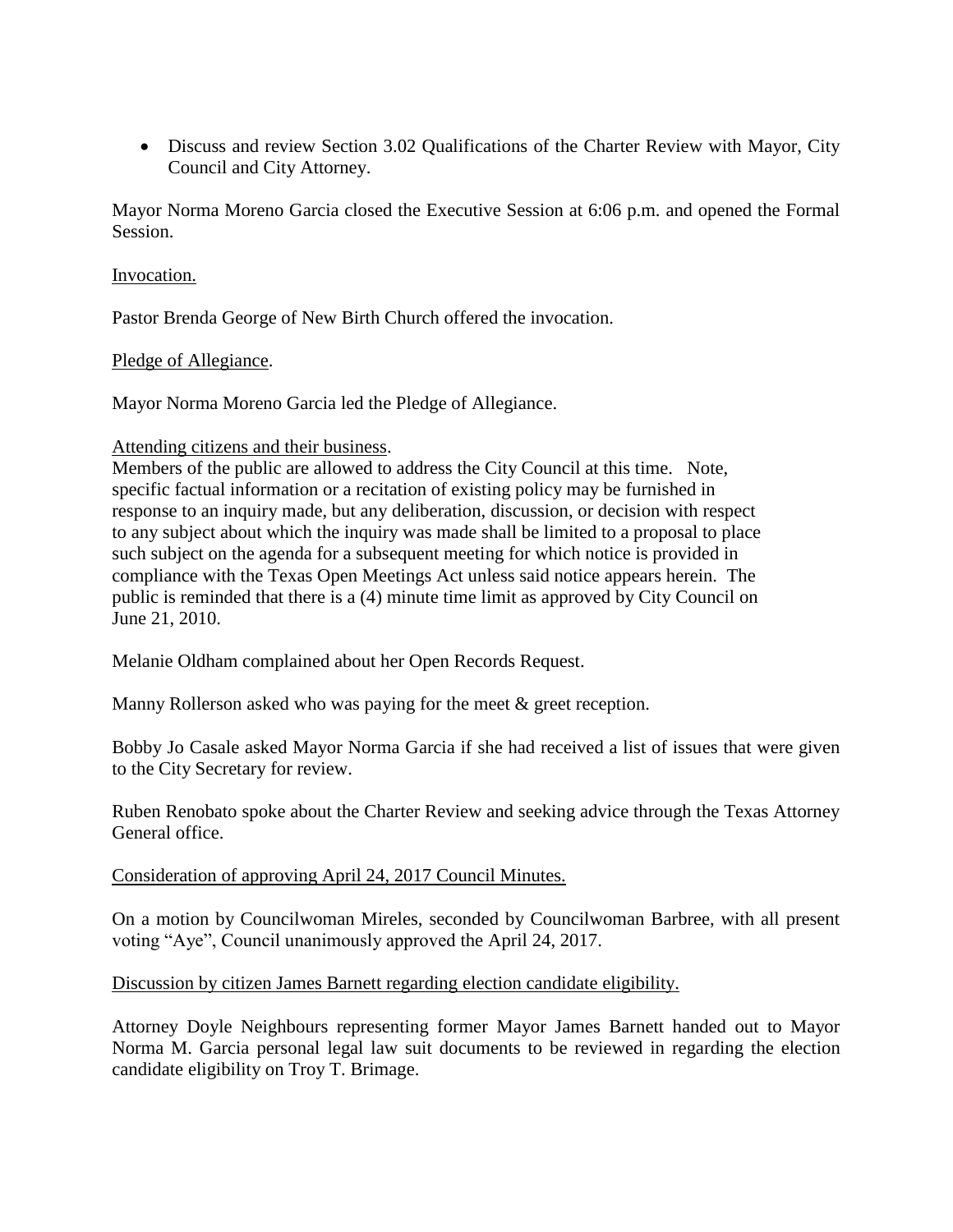# Discussion by Attorney Justin Gilbert regarding election candidate eligibility.

Attorney Justin Gilbert, representing Troy T. Brimage, spoke regarding the City Home Rule Charter Section 3.02 and Section 3.03. He discussed the conflict between Texas Election Code Section 141.003, Age and Residence Requirement for Home-Rule Cities, and Freeport's current Home Rule Charter Section 3.02 Qualifications. Acting under section 3.03, Council to be Judge of Election and Qualifications, the City Council should find that Section 141.003, Texas Election Code, which sets as the maximum residence requirement for Home Rule Cities of 12 months prevails over our Home Rule charter 3.02 Qualifications which sets a residence requirement of 24 months and therefore, Troy T. Brimage was qualified to be a candidate for Mayor.

## Discuss and consider taking a record vote regarding candidate election eligibility for Talbert Troy Brimage.

A record vote taken regarding candidate election eligibility for Talbert Troy Brimage.

"Aye" Councilman Bolton, Councilwoman Barbree and Mayor Norma Moreno Garcia. "Nay" Councilwoman Mireles and Councilman McDonald.

Consideration of approving Ordinance No. 2017-2137 canvassing the returns and declaring the results of the 2017 General Annual Election for the City of Freeport.

On a motion by Councilman McDonald, seconded by Councilman Bolton, with all present voting "Aye", Council unanimously approved Ordinance No. 2017-2137 canvasing the returns and declaring the results of the 2017 General Annual Election for the City of Freeport.

Administer Oath of Office to duly elected: Mayor Troy T. Brimage, Councilman Roy Yates Ward D and Councilman Brooks Bass Ward B.

Norma Moreno Garcia administered the Oath of Office to duly elected Mayor Troy T. Brimage, Councilman Roy Yates Ward D and Councilman Brooks Bass Ward B. The newly elected official(s) took their seats.

### Election of the Mayor Pro Tem.

On a motion by Councilman Bass, seconded by Councilman Yates, with all present voting "Aye", Council unanimously approved selecting Councilman McDonald as Mayor Pro Tem.

## Appreciation plaque to Mayor Norma M. Garcia, Councilwoman Barbree and Councilman Bolton for dedicated service to the City of Freeport.

Mayor Troy T. Brimage presented a plaque to outgoing Mayor Norma Moreno Garcia, Councilwoman Barbree and Councilman Bolton for their dedicated service to the City of Freeport.